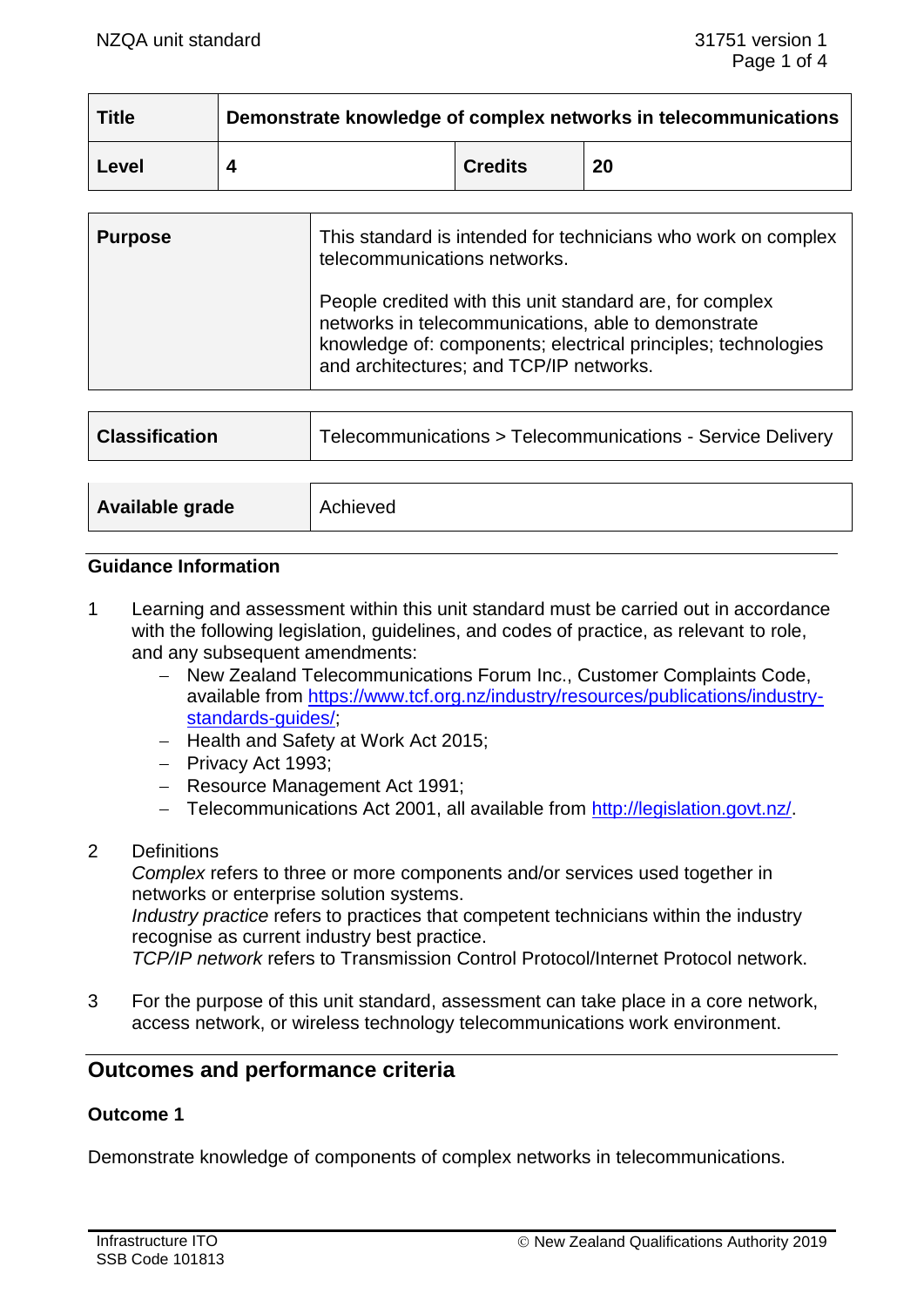# **Performance criteria**

- 1.1 Telecommunications hardware and services are explained in terms of the Open Standard Interface (OSI) model and applications network.
- 1.2 Transmission media employed in telecommunications is explained in terms of the general characteristics and applications.
- 1.3 Digital and analogue data transmission is explained in terms of bandwidth requirements, latency, errors, noise tolerance, cross talk and impedance matching.
- 1.4 Network services and network topologies are explained in accordance with industry practice.
- 1.5 A digital network is explained in terms of components.

1.6 A TCP/IP network is explained in terms of hardware, configuration, interface, functions and features.

# **Outcome 2**

Demonstrate knowledge of electrical principles of complex networks in telecommunications.

# **Performance criteria**

- 2.1 Electrical conductors, insulators and semiconductors are explained in terms of atomic structure, use, insulator materials, resistance, and cable length.
- 2.2 Electromotive force is explained in terms of achieving the relative magnitude of the voltage produced and method of generation.
- 2.3 Batteries are explained in terms of electrical principles, applications, and safety requirements.
- 2.4 Construction and operation of the battery back-up system is explained in terms of industry practice.
- 2.5 Magnets and magnetism are explained in terms of applications, alternative and direct current, magnetic field, use in devices, and the transformer principle.
- 2.6 The purpose and application of magnetic screening are explained in terms of protecting sensitive meters and circuitry from magnetic interference.
- 2.7 Resistors and capacitors are explained in terms of construction, symbols, markings, connections, and applications.

Range services provided, equipment, multi-plexing functions and features, operation.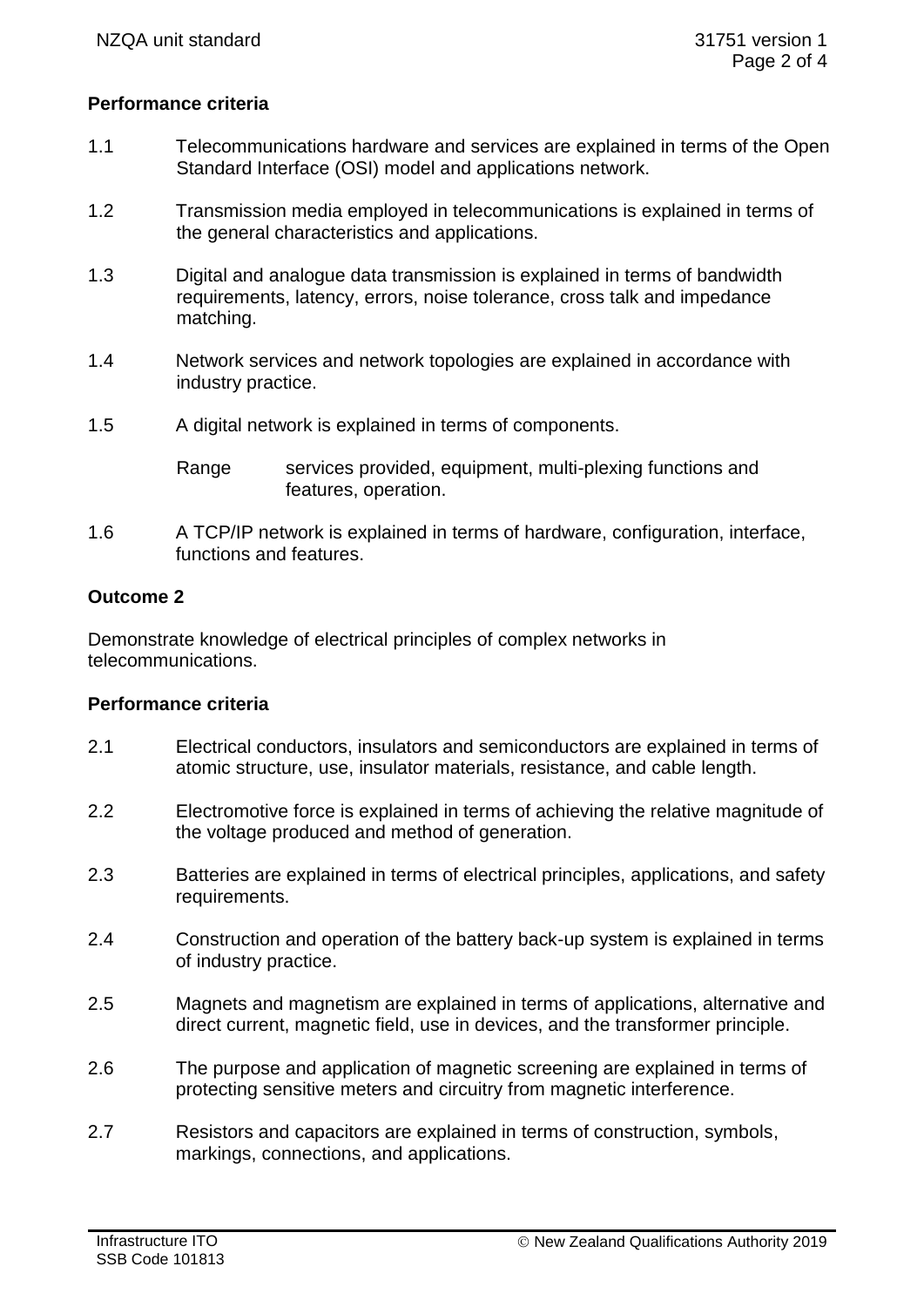- 2.8 Charged capacitors are explained in terms of safety precautions to prevent electric shock.
- 2.9 Semi-conductor diodes are explained in terms of type, terminals, behaviours, related terminology, and applications.
- 2.10 Diode testing is explained in terms of industry practice, interpreting results and potential for damage.

# **Outcome 3**

Demonstrate knowledge of technologies and architectures for complex networks in telecommunications.

# **Performance criteria**

- 3.1 The New Zealand transmission system is explained in terms of power station to consumer, and in accordance with industry practice.
- 3.2 Technologies and architectures for complex networks are explained in terms of function and operation, network configurations and network addresses.
- 3.3 Technologies and architectures for complex networks are explained in terms of connectivity.
- 3.4 Technologies and architectures to provide complex network services are explained in terms of specialist service entrance equipment and termination practices.
	- Range cable management, frames, cabinets, enclosures and terminals.
- 3.5 Complex network technologies are explained in terms of methods of providing redundancy.
- 3.6 Complex network technologies are explained in terms of their use in cellular radio systems.

# **Outcome 4**

Demonstrate knowledge of TCP/IP networks for complex networks in telecommunications.

# **Performance criteria**

- 4.1 The hardware to permit connection to an existing network is explained in terms of features provided.
	- Range hardware may include but is not limited to router, switch, hub, wireless, modem, access point.